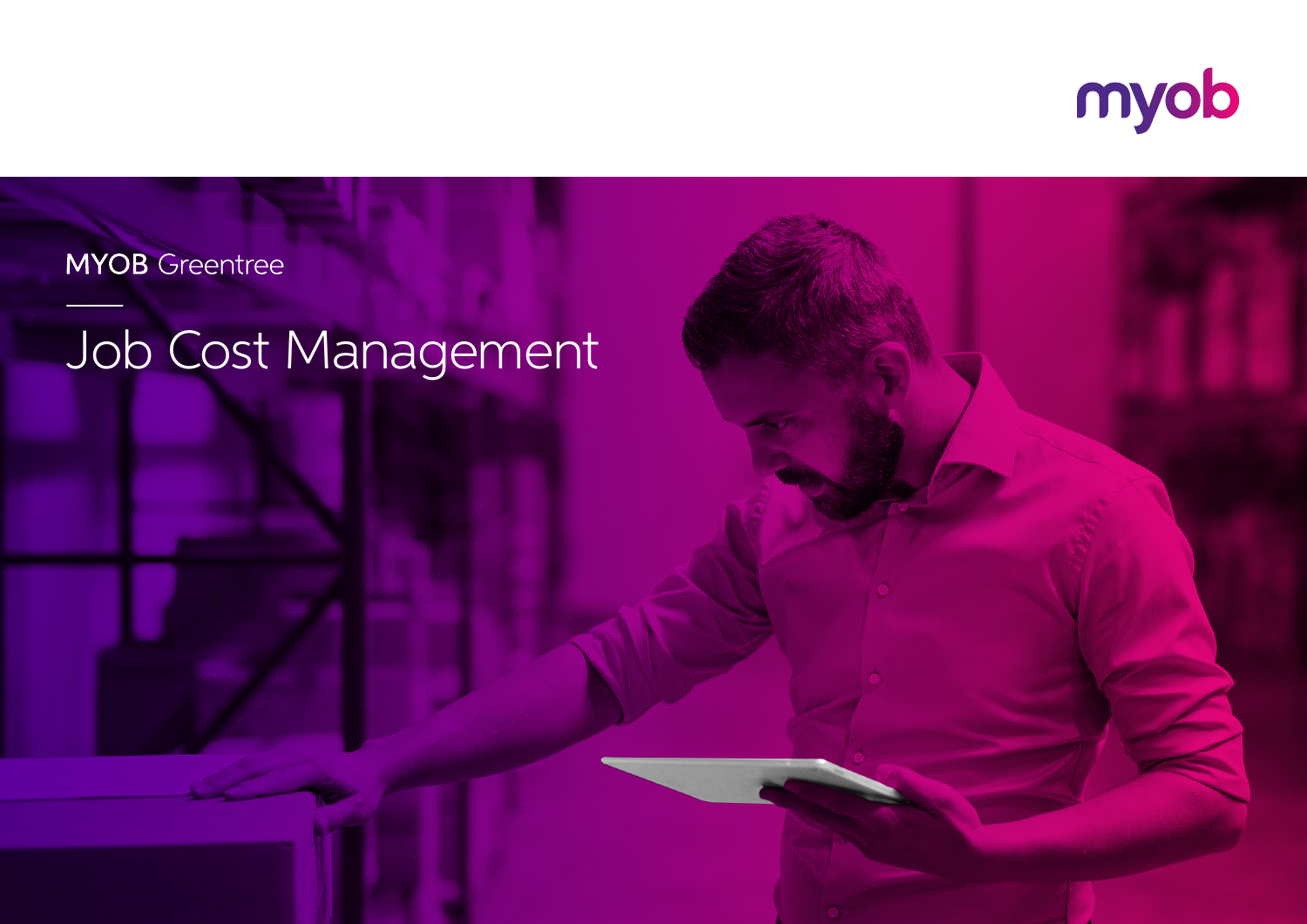# —<br>Contents

| Introducing MYOB Greentree              |   |
|-----------------------------------------|---|
| Job Cost Management                     |   |
| Ten key Job Cost Features               |   |
| Advanced Job Cost                       |   |
| Five Key Advanced Job Cost Features     |   |
| <b>MYOB Greentree Mobile Timesheets</b> | 8 |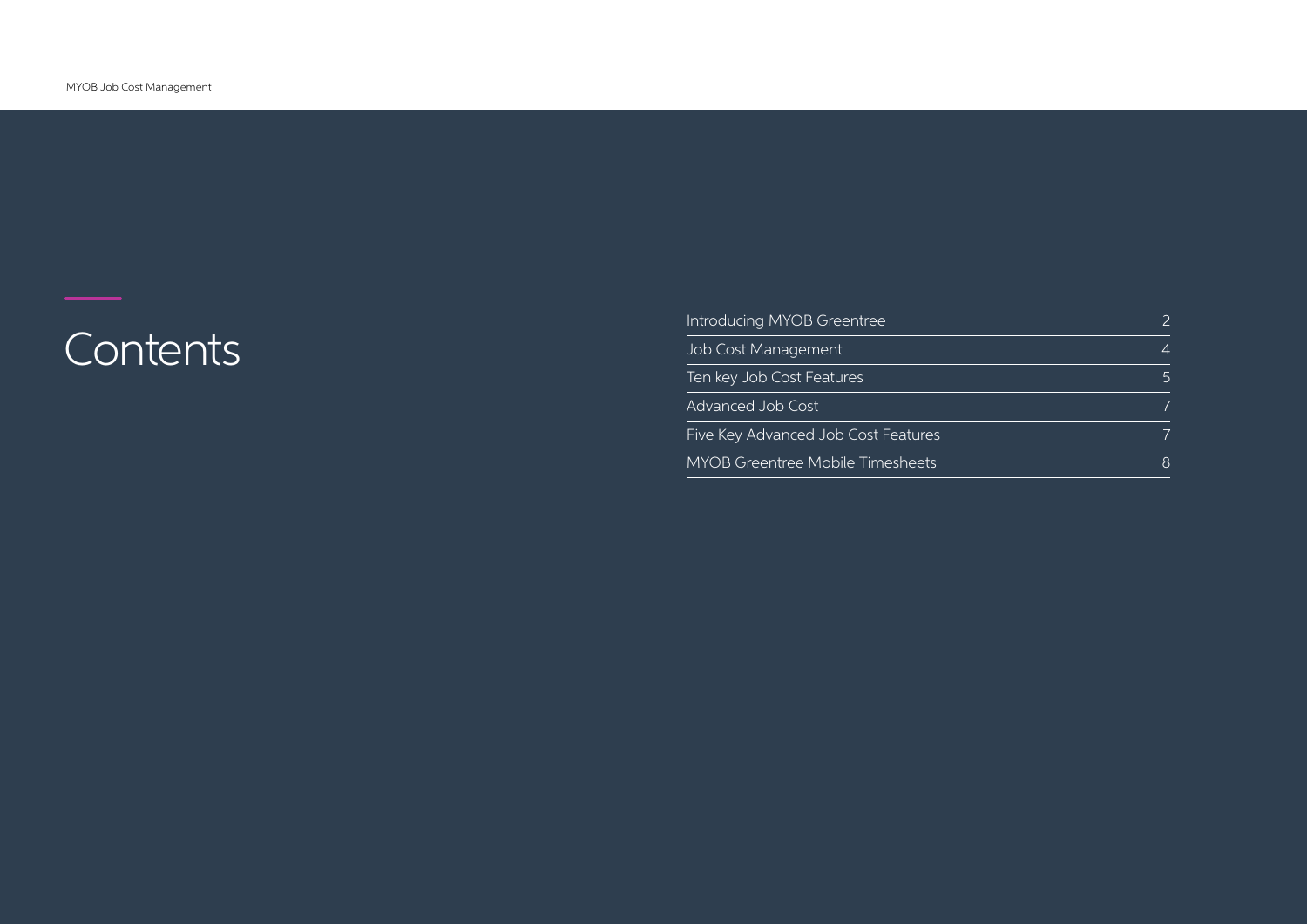### Introducing MYOB Greentree Job Cost Management

The profitability of your business rests on how quickly and accurately you allocate time, resources, materials, purchases and revenues to jobs and projects.

MYOB Greentree gives your business the agility it needs to respond to customer needs more effectively and profitably than ever before. Get the visibility and financial insight you need to take the lead.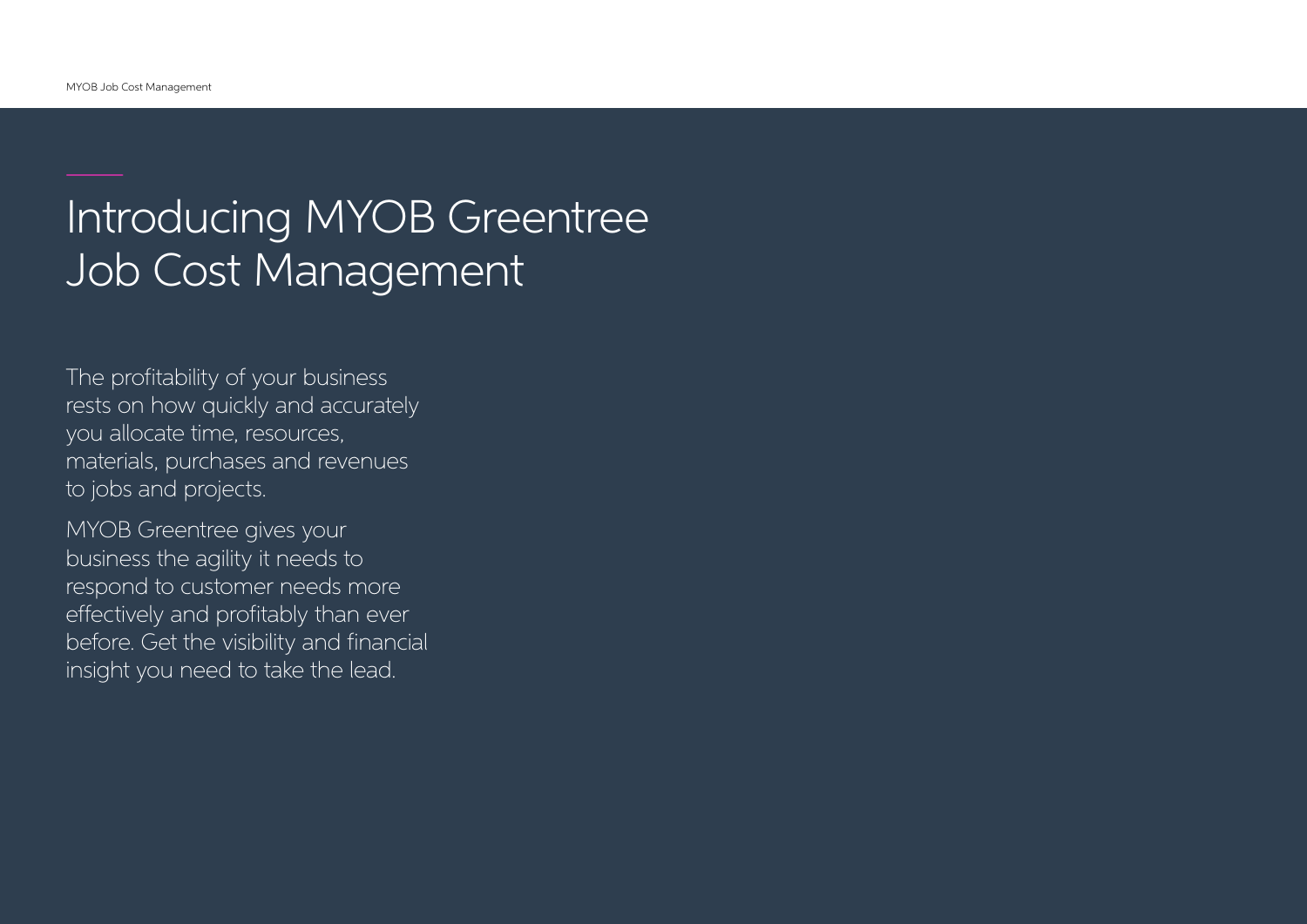### Job Cost Management

Empower your managers with the tools to define and view real-time job status and profitability for ultimate efficiency and cost controls.

#### Flexible job structure

Meet any business need with unlimited level job structures (sub jobs, phases, tasks). Use pre-defined templates to ensure new job creations are quick and easy. Get the full picture with analysis and reporting at any level of the job or at a summary level.

Eliminate the complexity of cost apportionment and billing with the option to split jobs across different customers.

#### Enterprise-wide control

Total integration across all MYOB Greentree modules allows for costs to be captured and analysed in the most meaningful way. Have an upto-date picture of your costs and revenue at any time.

#### Financial management

Turn quotes into proforma invoices and estimates to track actual costs against original estimates. Maximise your revenue and cost more precisely than ever with the unlimited ability to set cost and sell rates right through to specific material costs and labour activities.

Take charge of every project, as all cost transactions update the General Ledger work-in-progress account, ensuring you always know exactly how closely a job is tracking to budget and timings. Eradicate billing errors with multiple price books and pro forma invoicing.

#### Planning boards

Highly visual planning boards ensure that the status of all jobs can be tracked in real time.

#### Analysis and reporting

Get started immediately with pre-built and easily tailored management and operational reports. Use the extensive filtering capabilities to make reports and enquiries possible, down to the most detailed level.

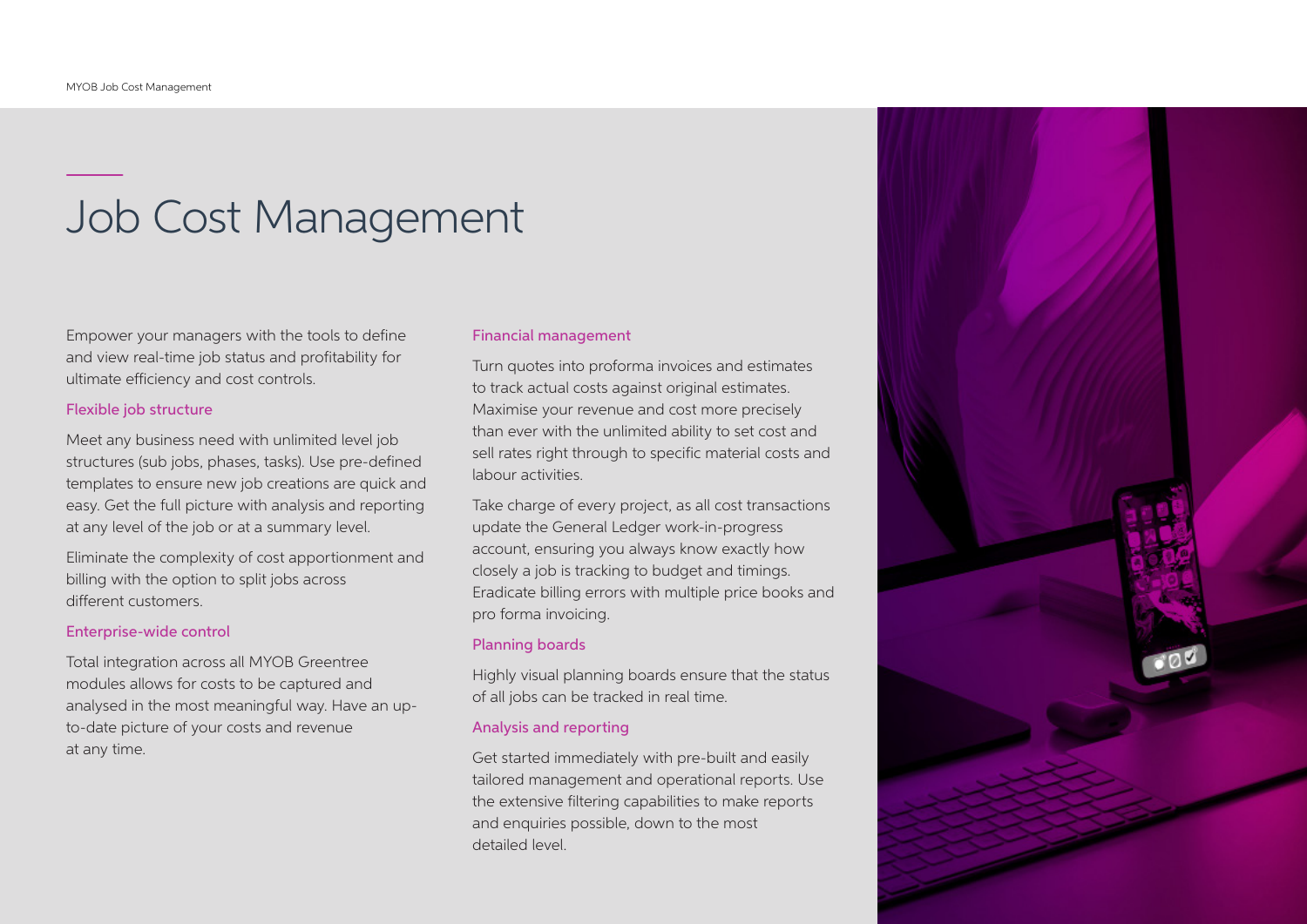1

2

3

### Ten key Job Cost features



Create jobs using pre-defined templates, making it quick and easy when you have multiple jobs with the same basic parameters. Use special number ranges, including prefix and suffix additions, to easily track jobs common attributes.

#### Multiple customers

You can bill more than one customer for a job by assigning multiple customers. This uses a salessplit function to distribute/pro-rata job costs across customers as applicable prior to invoicing.

#### Project jobs

Project-based businesses and project managers can track actual and estimate activity by project and phases, at the summary or detailed level. A parent job can be set-up with multiple sub-jobs, each contributing to the profitability of the parent job.

4

#### Price books

Create multiple price books to work out the selling price for labour and material costs. Sell rates and mark-up percentages can be set up for specific jobs, activities, items, or employees. Combined with inventory price books for stock issues, this gives great flexibility for pricing jobs.



#### Margin percentage

Use a margin percentage to accurately track a job's ongoing profitability.



#### Bulk invoicing

Remove repetition by creating proforma invoices in bulk. Once approved, they can then be converted to sales invoices in bulk again, saving time and increasing accuracy.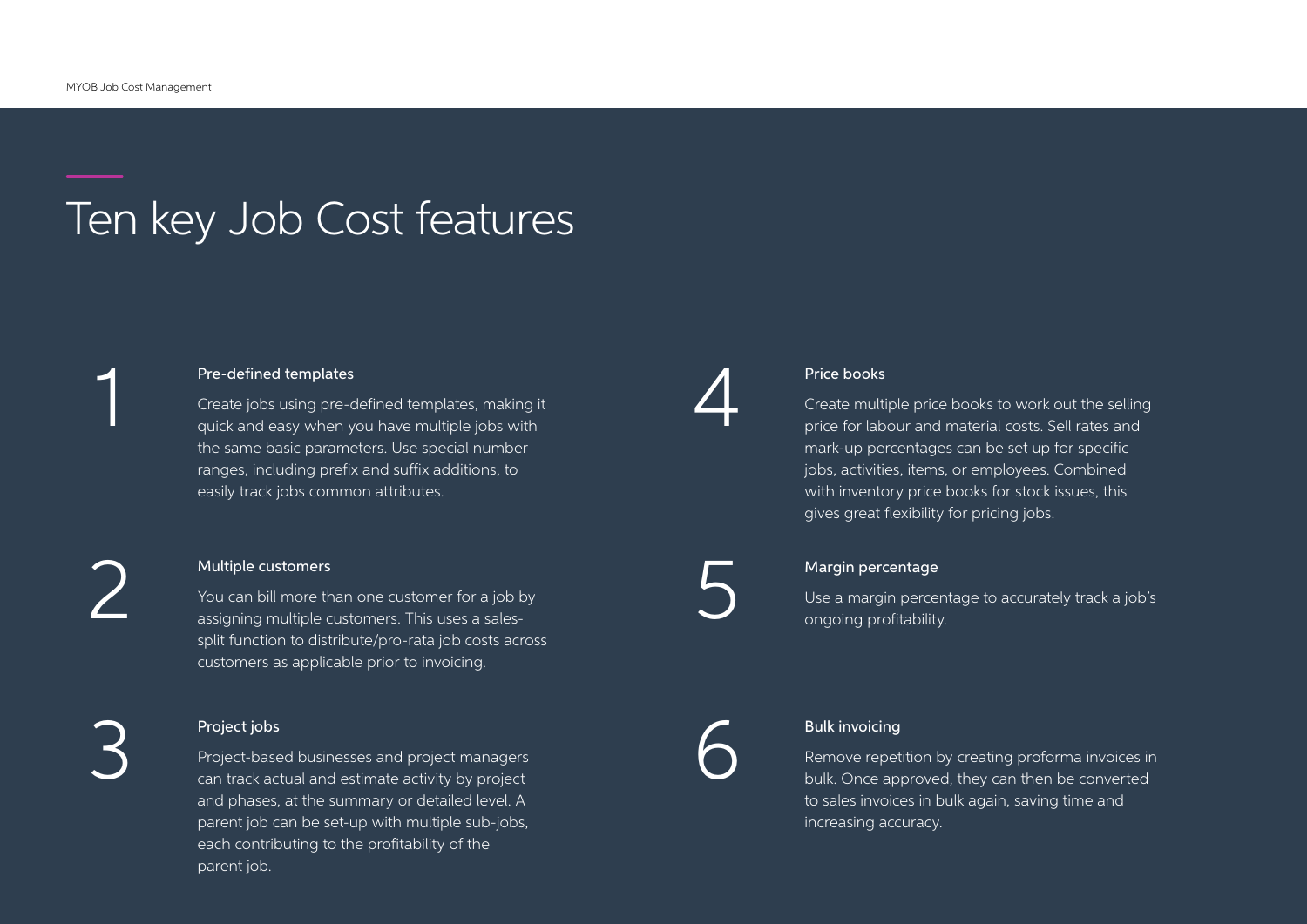

#### Plant charges

Track how much it's costing you to keep your plant and equipment running. With MYOB Greentree's plant charges, you can record the costs of equipment used on jobs, including plant hire and maintenance costs. You can review these costs and update the sale price to ensure they are charged out sufficiently to recoup costs.

#### Microsoft project® interface

If you use Microsoft Project for your task and resource planning, this interface provides a userfriendly interface between MYOB Greentree and MS Project:

- Easy to follow wizards
- Update information back and forth between MYOB Greentree and MS Project
- Quickly set up MS Project plan resources from selected MYOB Greentree job cost employees
- Create and update Job Estimates from a MS Project plan
- Create Service Requests directly from MS Project plan tasks and update the percentage of work completed progressively
- MYOB Greentree user security is applied ensuring user database validation rules and security functions are respected.

Integration with other MYOB Greentree modules MYOB Greentree's modular system builds on and integrates with all other modules. This means nothing goes to waste – every drop of business intelligence is extracted from every transaction right across the business. With our modular system, you get business-wide value, using only the modules that best suit your organisation.

### Job costing integrates in real-time with these MYOB Greentree modules:

• General Ledger

9

10

- Accounts Payable
- Accounts Receivable
- Greentree IQ (Powered by Qlik)
- Purchase Orders
- Inventory
- Fixed Assets
- Requisitions/e-Requisitions
- Sales and Marketing
- Service and Asset Management
- eService
- eTimesheets
- Payroll
- Workflow
- Approvals and Alerts.

7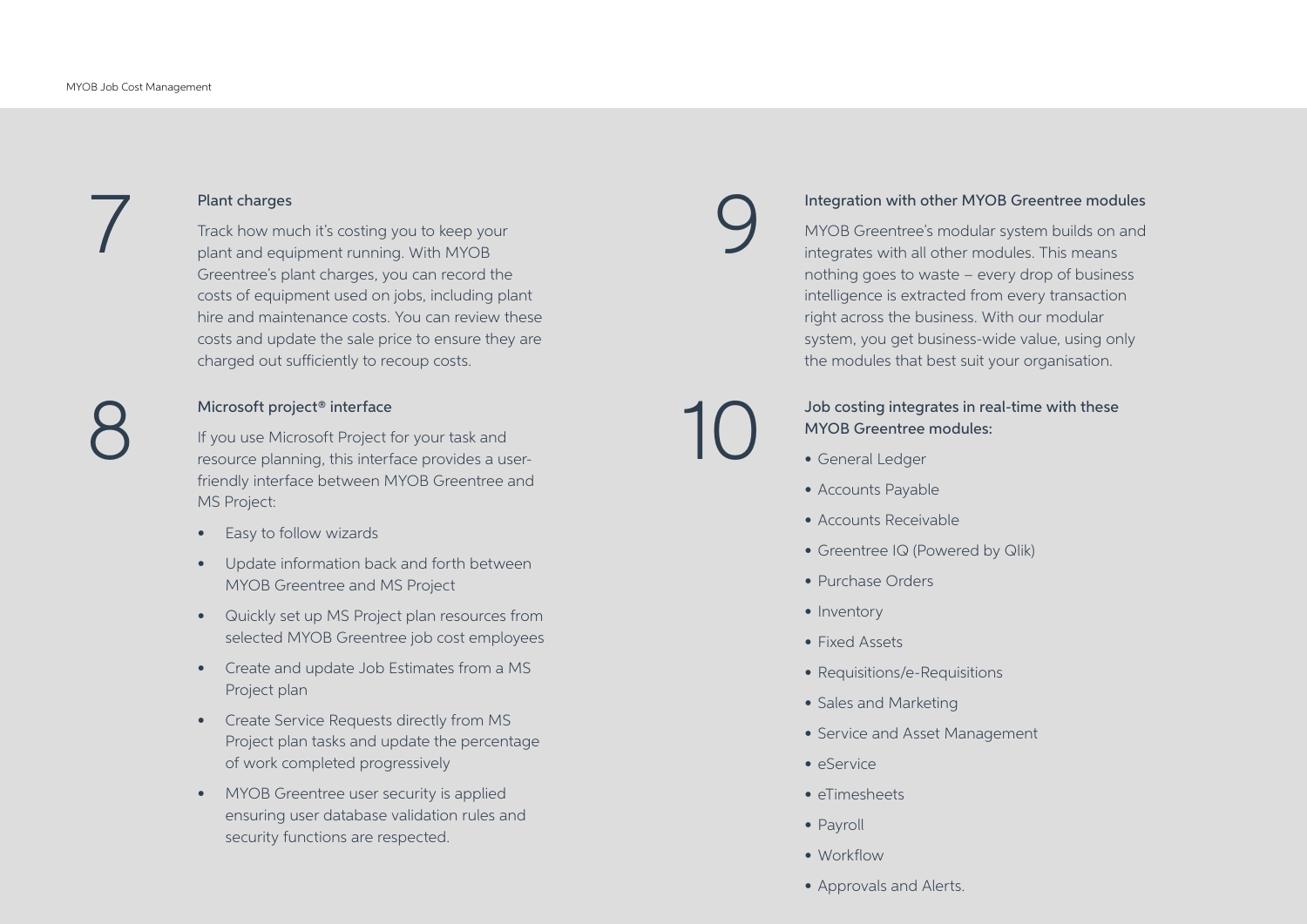### Advanced Job Cost

Boost your job management effectiveness and deliver expanded levels of control for project costs, revenue and accountability.

#### Financial control

Manage the prepayment of invoices and the ongoing draw-down during the life of the job, ensuring invoicing is clear for the customer. Slash the risk of errors and fraud with full invoice audit trails.

Keep on top of variations, as invoices are automatically validated to estimates using your own defined alerts. Manage out of scope problems with estimate variations to control cost escalations. Have greater control over pricing with date based price books.

#### Revenue recognition

Calculate revenue based on percentage completion, and recognise revenue as it is earned during the life of the job. Base calculations on the methods used in your business. Better predict future income and project outcome by being able to forecast remaining revenue.

#### Retention management

Use retentions to calculate the value to claim up to a specified maximum of the contract sum. Allow for the retention amount to be included as revenue for the job and placed on hold to be reclaimed after applicable warranty and defect liability periods are satisfied.

### Five key Advanced Job Cost features

#### Pre-paid invoicing

Manages the pre-payment of invoices, so that outstanding balances are carried forward against a job until the pre-paid balance has been consumed.

#### Recalculate prices on timesheets

Means you can change the rates on labour already entered on timesheets and recalculate the selling rate before invoicing.

#### Audit job invoices

Highlights any changes that have been made to existing invoices and proformas.

#### Validate job invoice total agains estimates

Provides a warning when you create an invoice that exceeds the total estimated value of the job.



1

2

3

4

Estimate variations<br>Allows you to mana<br>estimate. This is a c Allows you to manage job estimates as one 'master' estimate. This is a collection of all estimates per job, so that estimates are variations of the master.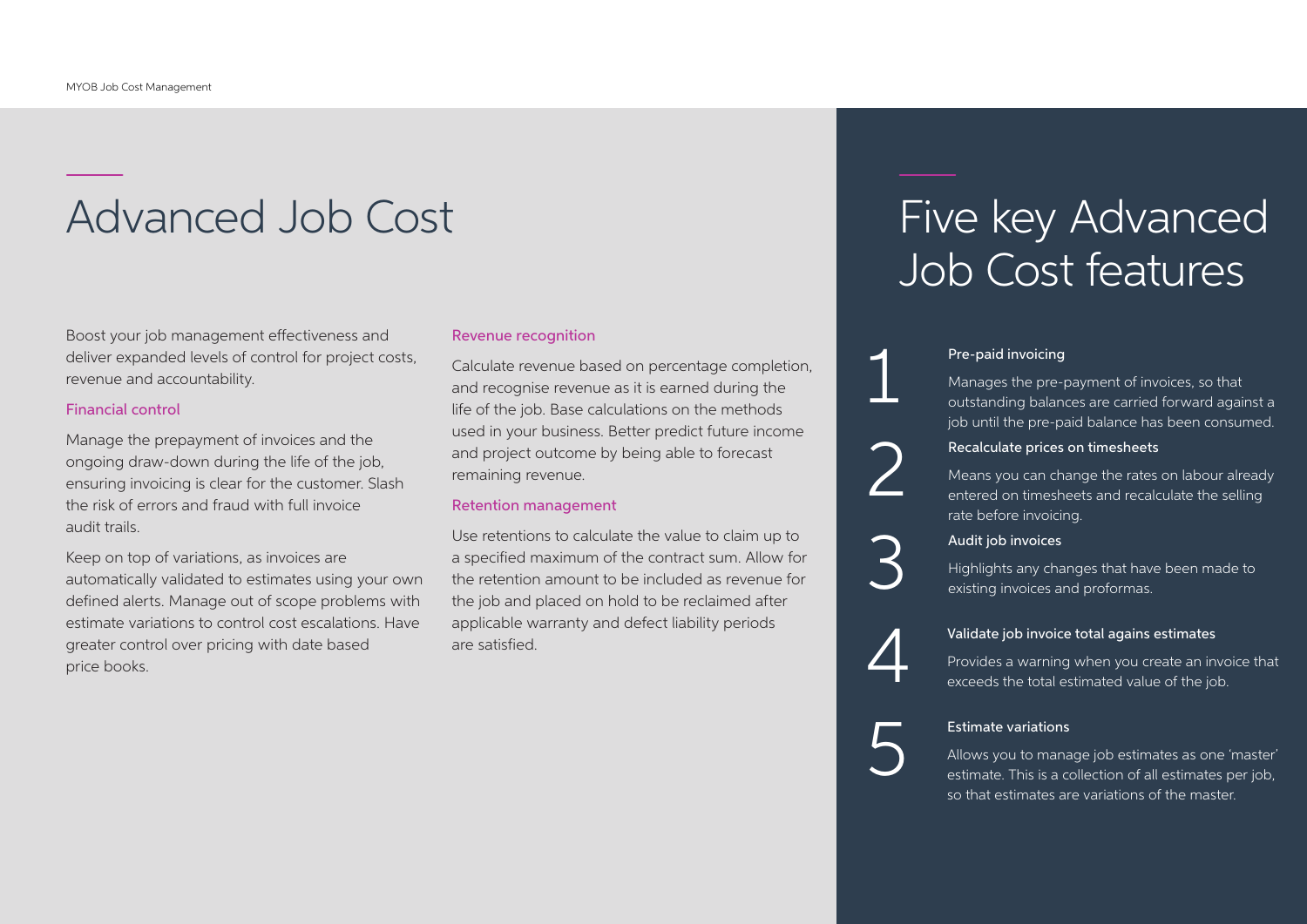### MYOB Greentree Mobile Timesheet

Whether you're in the field or back at the office, MYOB Greentree Mobile Timesheets enables you to easily and accurately record time against the work you're doing – in summary or in detail.

Configure fields the way you want them, with in-built reminders to ensure your timesheet's never running late.

#### Summary or detail

Record the total time recorded, or log all the detail of start, finish and break times. Save at any point, then return to add more detail before submission.

#### Easily configurable

Capture time based on work done, who did it, job rates or any other variable – all ensuring that maximum revenue is garnered for the work completed.

#### Format it your way

Using Screen Designer, tailor Mobile Timesheets to work the way you want it to. Reorder or hide fields and columns, change levels – work it your way.

#### Built in reminder

Users are alerted if they're late with timesheets or too little (or too much) time appears to have been recorded.

#### Approvals and alerts

Use the Approvals and Alerts module to enable real-time approval, plus manage queries on a line-by-line basis so the rest of the timesheet can be submitted on time.

#### Summary view

Instantly scan the total hours recorded against the hours scheduled.

#### Work anywhere

Designed for the field. Browser-based access to ensure the most timely capture, minute-by-minute, as you work.

#### Cross company

If you work for a group of companies, each company is assigned a line in your timesheet with the related job automatically displayed when selected.